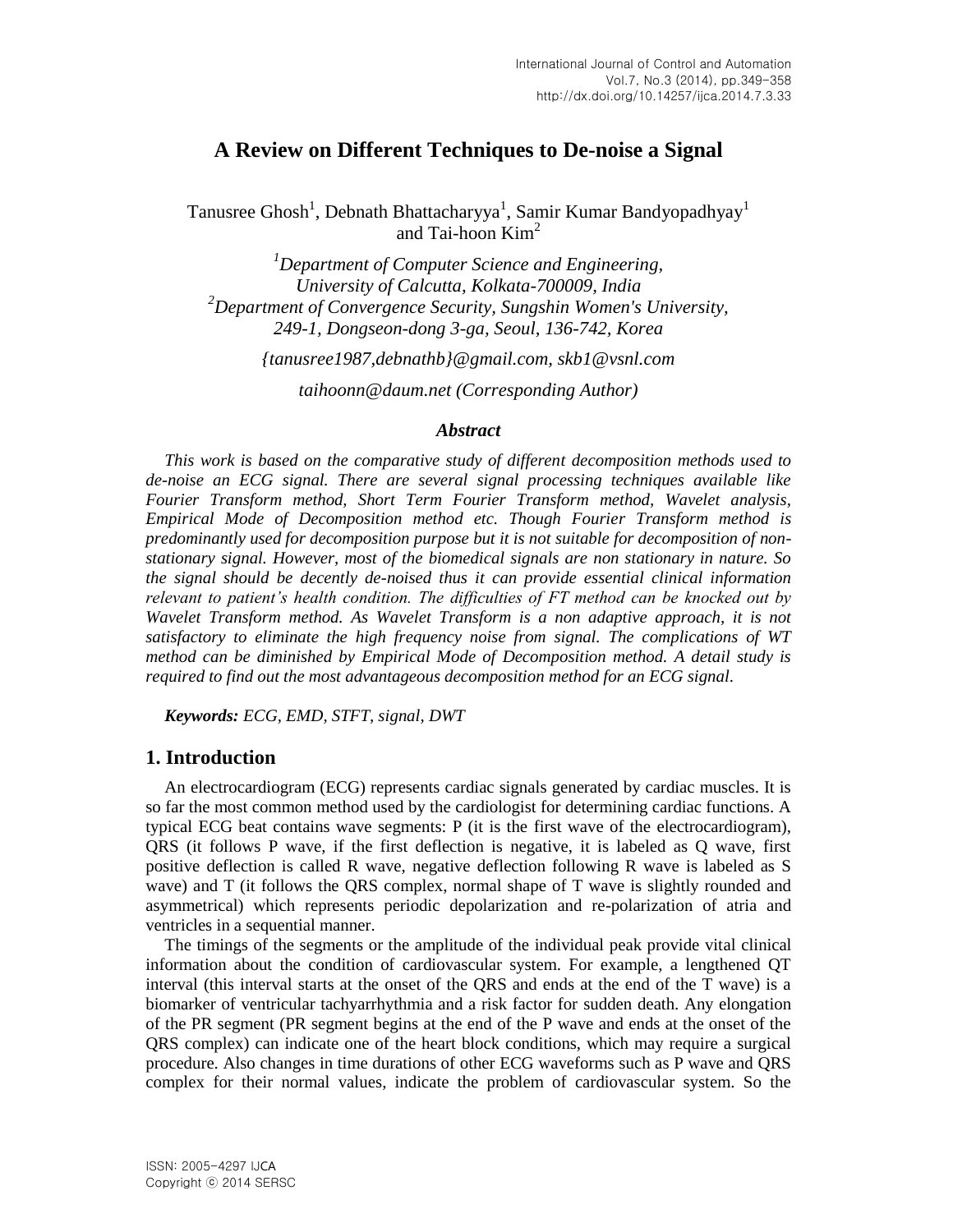analysis of the ECG waveform provides vital information to the cardiologists and helps them to take necessary action about the patients.

The Filtration of ECG signals is very important, so as to, get the parameters of ECG signal (used for recognizing much variability's of heart activity) clear without noise. Cleaned ECG signal gives full detailed information about the electrophysiology of the heart diseases and ischemic changes that may occur. In order to support the clinical decision making, reasoning tool to the (ECG) signal must be clearly represented and filtered, to remove out all noises (Electrode contact noise, Electromyography (EMG) noise etc.) and artifacts (baseline drift, motion artifacts, power line interference, *etc.*) from the signal. So it needs a hard work for denoising.

Fourier transform is not useful for analysis of a non-stationary signal like ECG [3]. To overcome this deficiency, a modified method Short Term Fourier Transform is used. STFT allows representing the signal in both time and frequency domain through time windowing functions [2]. The window length determines a constant time and frequency resolution. Thus, a shorter time windowing is used in order to capture the transient behavior of a signal, sacrificing the frequency resolution. So wavelet transform is selected to extract the relevant time amplitude information from a signal. Simultaneously, the signal to noise ratio based on prior knowledge of the signal characteristics is also improved. Wavelet transform is capable of providing the time and frequency information simultaneously, hence giving a time frequency representation of the signal [3]. But some basic wavelet filter is used for all data throughout a signal and this will lead to the loss of some important information presented in that signal. This process is non adaptive [7]. Besides Wavelet transform method is poor at processing non linear data. To overcome this problem EMD method is used to analyze multicomponent signal using intrinsic mode functions [4]. The detailed study is described in the latter part.

### **2. Previous Works**

#### **2.1. Fourier Transform**

Fourier analysis breaks down a signal into constituent sinusoids of different frequencies [1]. Another way to think of Fourier analysis is as a mathematical technique for transforming the view of the signal from a time-based one to a frequency-based one which is shown in Figure 1.



**Figure 1. Fourier transform of a time based signal to frequency based signal**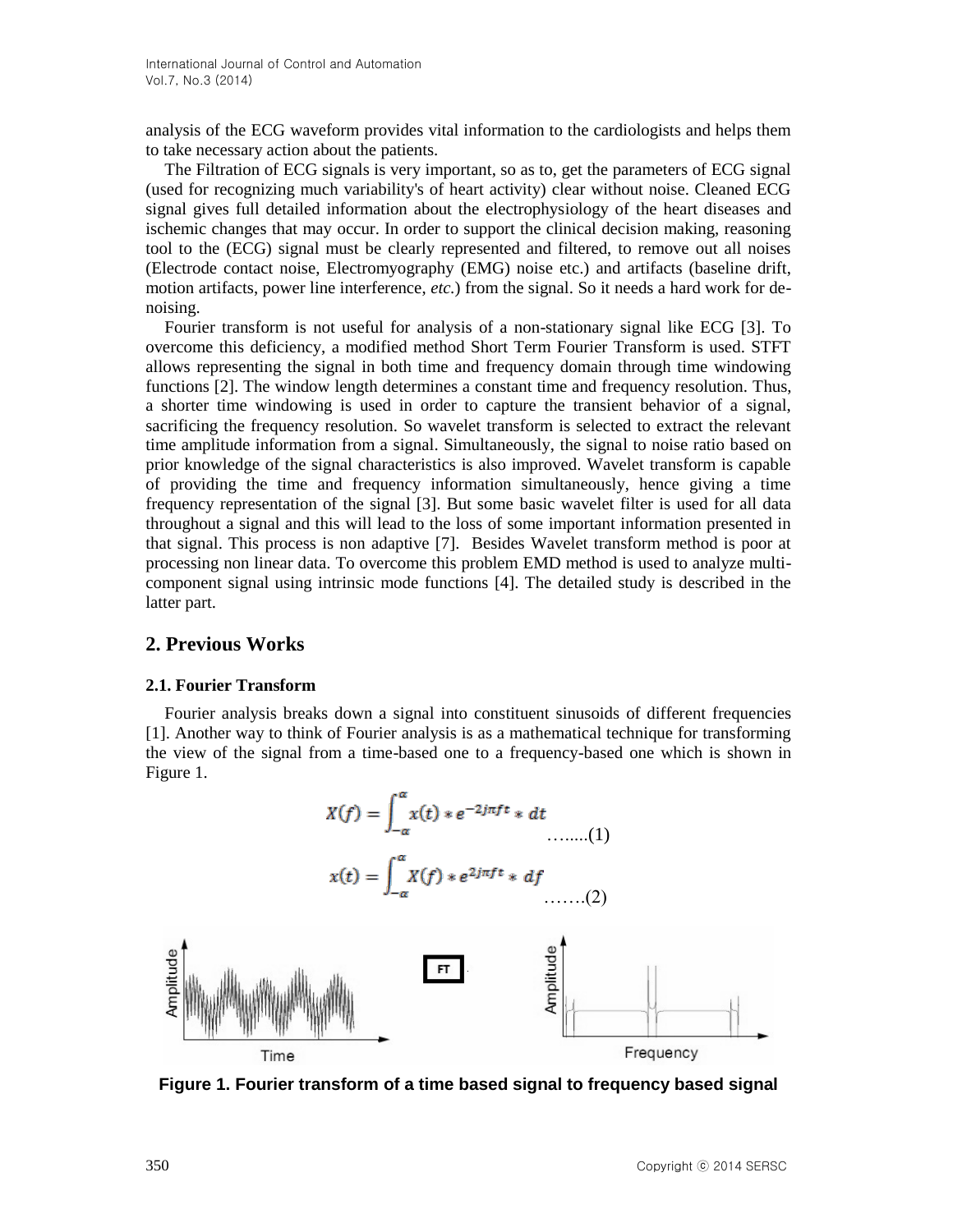where, t stands for time, f stands for frequency, x denotes the signal in time domain and  $X$ denotes the signal in frequency domain. Equation (1) is called the FT of x (t) and equation (2) is called the inverse FT of X (f).

In the above equation, t stands for time, f stands for frequency, and x denotes the signal at hand. x denotes the signal in time domain and the X denotes the signal in frequency domain. This convention is used to distinguish the two representations of the signal. Equation (1) is called the Fourier transform of x (t), and equation (2) is called the inverse Fourier transform of  $X(f)$ , which is  $x(t)$ . The signal x (t), is multiplied with an exponential term, at some certain frequency "f", and then integrated over all times. The analysis coefficients define the notion of global frequency of a signal. As shown in equation, they are computed as inner products of the signal with sine wave basis functions of infinite duration. As a result, Fourier analysis works well if x (t) is composed of a few stationary components (*e.g.*, sine waves). However, any abrupt change in time in a non-stationary signal x (t) is spread out over the whole frequency axis. Fourier analysis has a serious drawback in transforming to the frequency domain, time information is lost. When looking at a Fourier transform of a signal, it is impossible to tell when a particular event took place.

#### **2.2. Short Term Fourier Transform (STFT)**

Short-Time Fourier Transform (STFT), maps a signal into a two-dimensional function of time and frequency. In STFT, a window function with fixed width is chosen [shown in the Figure 2. (a)] and then this window is slid throughout the whole signal [2]. In this case, the signal inside the window is stationary. Then, the inner product of the signal x (t), inside the window is computed. The definition of the STFT is given in one line:

$$
STFT \; \omega(t,f) = \int t'[x(t).\omega^*(t-t')] * e^{-j2\pi ft} \; dt \qquad (3)
$$

 $x(t)$  is the signal,  $w(t)$  is the window function, and  $*$  is the complex conjugate.



**Figure 2 (a). windowing a signal. (b). time frequency resolution in STFT**

While the STFT's compromise between time and frequency information can be useful, the drawback is that while choosing a particular size for the time window, that window is the same for all frequencies. It can be said in the following way also [shown in Figure 2(b).]:

Narrow window ===>good time resolution, poor frequency resolution. Wide window ===>good frequency resolution, poor time resolution.

The resolution problem of STFT is solved by using wavelet transform which is based on multi-resolution analysis.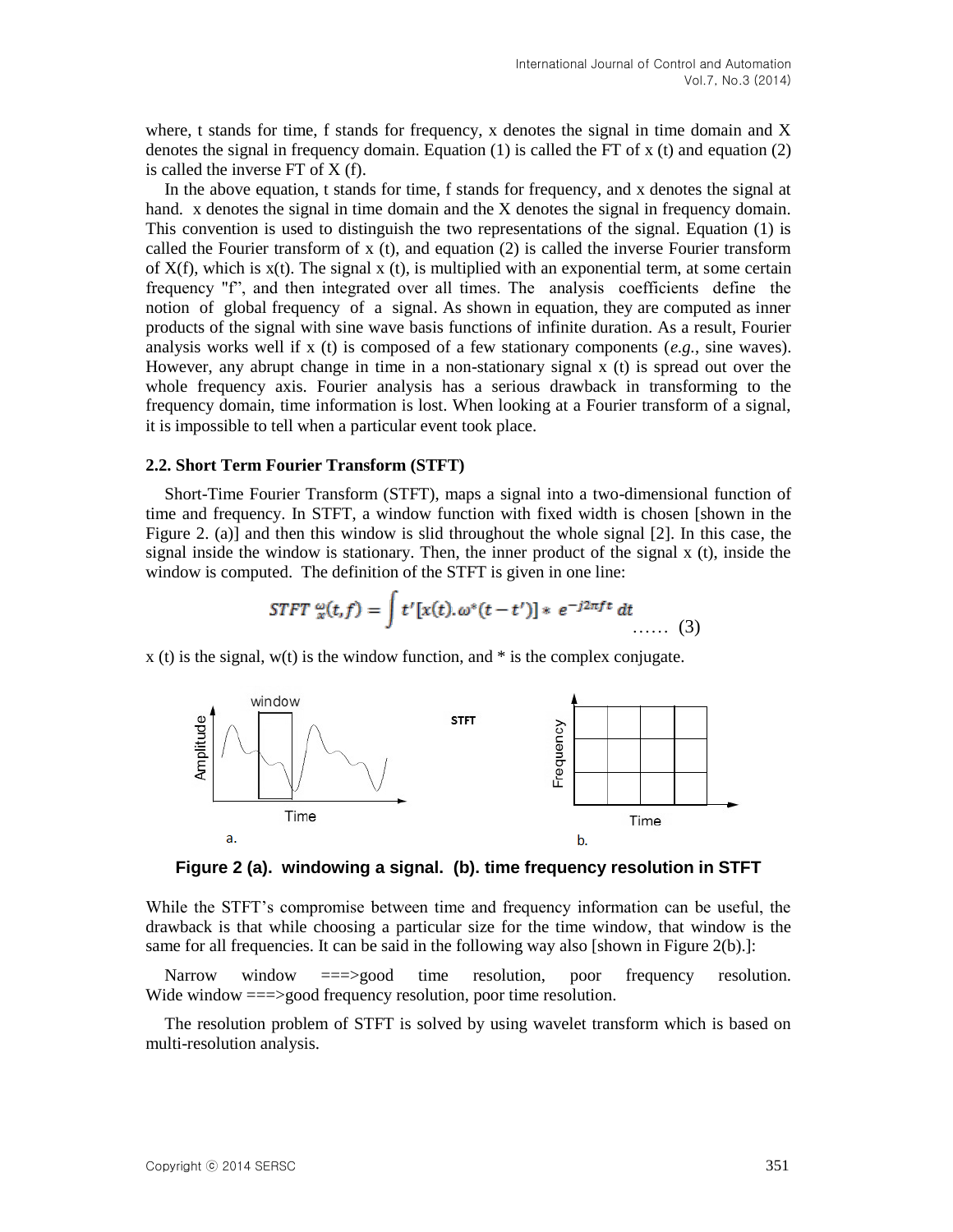### **2.3. Wavelet Transform**

**2.3.1. Multi-resolution analysis:** Every spectral component is not resolved equally as was the case in the STFT. Multi-resolution analysis [5] is designed to give good time resolution and poor frequency resolution at high frequencies and good frequency resolution and poor time resolution at low frequencies. This concept is meaningful to the signal which has a relatively low frequency component throughout the entire signal and relatively high frequency components for a short duration somewhere around the middle [shown in Figure 3 (b)]. The illustration in Figure 3(a) is used to explain the interpretation of time and frequency resolutions in case of wavelet transform technique.. The certain non-zero area cannot imply the value of a particular point in the time-frequency plane. All the points in the timefrequency plane that falls into a box are represented by one value of the WT.



**Figure 3 (a). Time-Frequency resolution of wavelet transforms. (b). Multiresolution analysis**

**2.3.2. The continuous wavelet transform:** The CWT can operate at every scale, from that of the original signal up to some maximum scale which can be determined by trading off the need for detailed analysis with available computational horsepower. The CWT is also continuous in terms of shifting: during computation, the analyzing wavelet is shifted smoothly over the full domain of the analyzed function.

**2.3.3. Discrete wavelet transform:** In continuous wavelet transform coefficient every possible scale is considered and this is a difficult job. So if scales and positions based on powers of two (dyadic scales and positions),can be chosen, then the analysis will be much more efficient and just as accurate. Such an analysis can be obtained from the discrete wavelet transform (DWT). The algorithm is like tree [3] as shown Figure 4.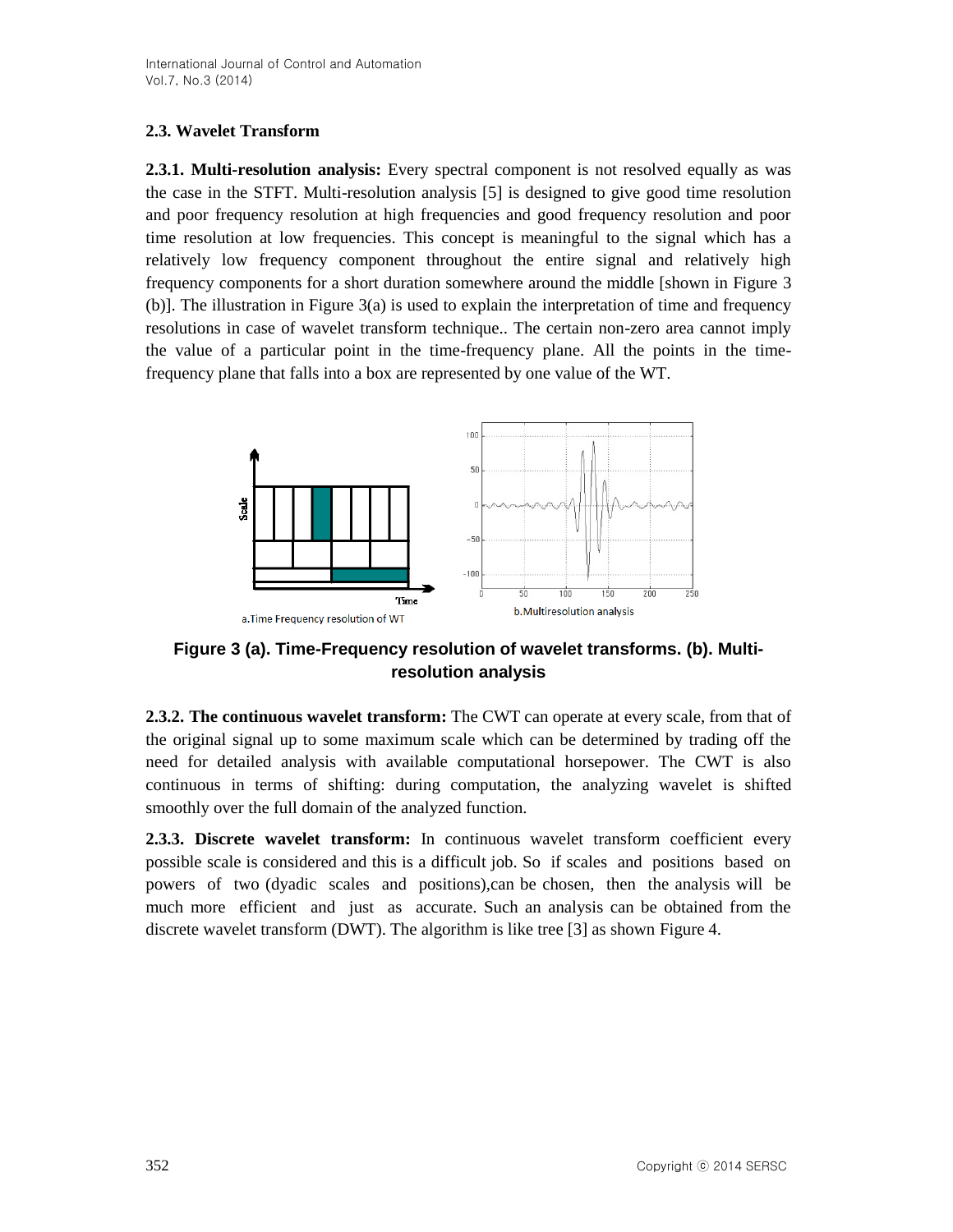

**Figure 4. Decomposition using DWT**

In the Figure 4, decomposition of a signal (with sampling frequency 1 KHz) by using dyadic scale DWT is shown. The wavelet decomposition results in levels of approximated and detailed coefficients. The approximation is then itself split into a second-level approximation and detail, and the process is repeated. For n-level decomposition, there are n+1 possible ways to decompose or encode the signal. This multi-resolution analysis enables the user to analyze the signal in different frequency bands; therefore, any transient in time domain as well as in frequency domain can be observed.

**2.3.4. Wavelet filter:** There are different types of wavelet filters and they are used on the basis of the structure of the signal which has to be filtered (*e.g.*, db6 have close similarities with ECG morphology, so db6 used very often to decompose an ECG signal).

As same basic wavelet is used for all data throughout the signal, wavelet transform is a non adaptive approach, which is not suitable to eliminate the high frequency noise from signal. So a complete, orthogonal, local, and adaptive approach is considered, which is called Empirical Mode Decomposition Method.

#### **2.4. Empirical Mode Decomposition (EMD) Method**

Empirical mode decomposition method is an adaptive time-frequency data analysis method of decomposing a non linear and non stationary natural signal into a definite number of high frequency and low frequency components proposed by Huang et al. The EMD technique is part of a process known as the Hilbert–Huang Transform (HHT) that consists of two main elements: the EMD and the Hilbert spectral analysis. The EMD generates the intrinsic mode functions (IMFs) from the data, and the Hilbert spectral analysis is required to generate a "time-frequency-energy" representation of the data, based on the IMFs [8]. Intrinsic mode functions are used to decompose the time series into superposition of components with well defined instantaneous frequency.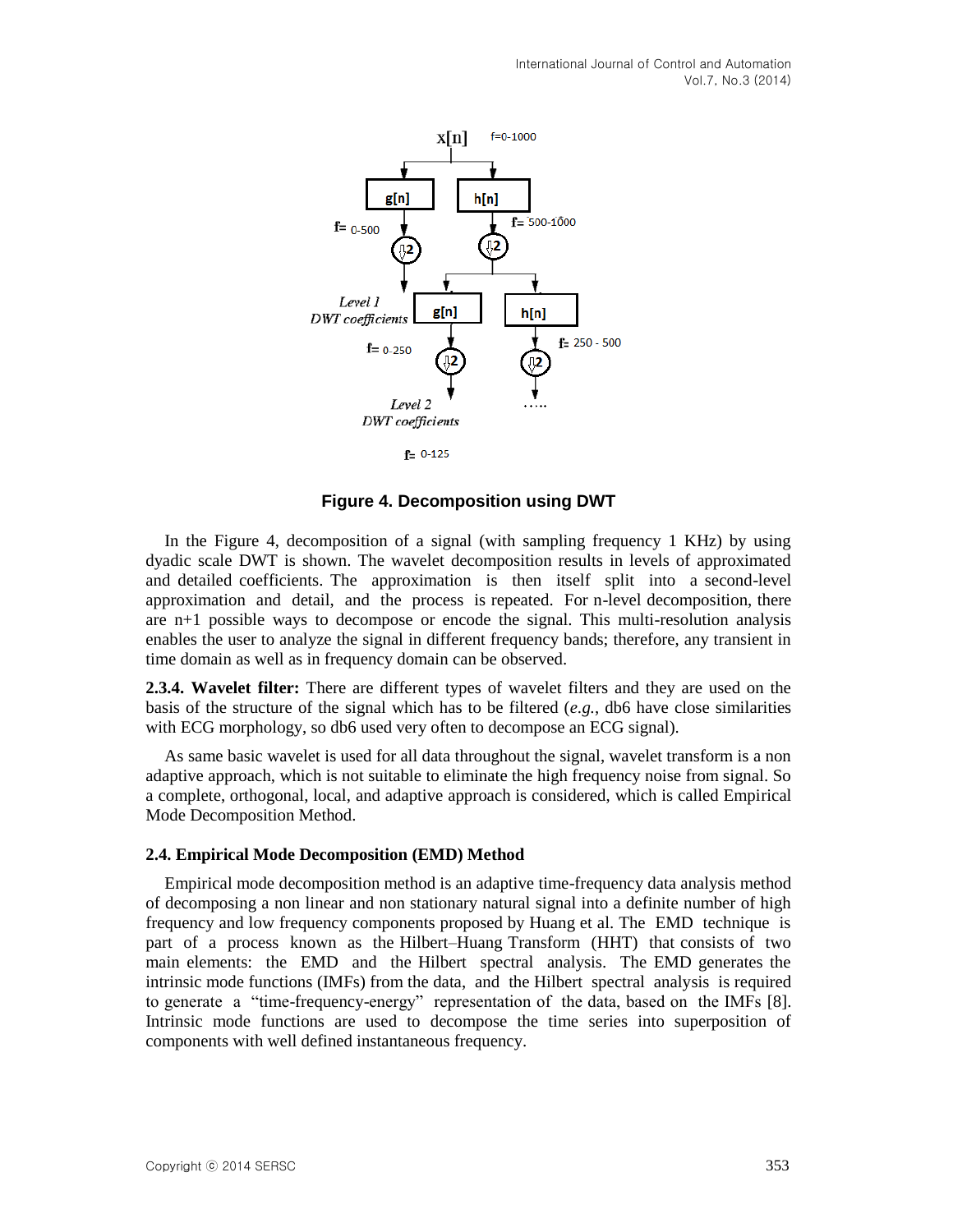**2.4.1. Instantaneous frequency:** Local time/frequency scale can be defined by instantaneous frequency. Instantaneous frequency can be defined as differential coefficient of analytic signal phase function [10]. If we consider  $x(t)$  is a non stationary signal, then the instantaneous frequency of this signal form an analytic signal Z(t),by taking the Hilbert Transform of x(t), such as:

 ……………… (4) ….. (5)

where,  $Y(t)$  is the best local fit of a trig function to  $x(t)$  and  $Z(t)$  has the same positive frequency spectrum as the original signal, but zero negative frequency spectrums.

**2.4.2. Intrinsic Mode Functions (IMFs):** Intrinsic mode function represents the oscillation mode imbedded in the data. The IMF in each cycle, defined by the zero crossings, involves only one mode of oscillation, no complex riding waves are allowed. IMF component follows the basic requirement of completeness, orthogonality, locality, and adaptiveness. An IMF can be obtained successfully by eliminating riding waves and asymmetries locally. IMFs are functions that have the same number of zero crossings and extrema  $\&$  the mean value of the upper and the lower envelops is equal to zero [6].

The original signal is decomposed into a sum of intrinsic mode functions (IMFs) by using shifting process. The first separated IMF components have the highest frequency while the finally separated IMF components have the lowest frequency. The remained component is only a monotonic function with only one extreme point. The trend of original signal is represented. The upper and lower envelope curves are partially symmetric with the time axis and any two IMF are independent.

**2.4.3. Shifting process:** The shifting process [9] is described below:

All of the local maxima and minima of the original signal are identified first.

 Using cubic spline method, the upper envelope and the lower envelope are produced from local maxima and local minima respectively.

• The mean value  $(m_1)$  of upper envelope and the lower envelope is calculated by averaging these two and this mean value(m1) is subtracted from the original signal  $(x(t))$ to produce the first intrinsic mode function (IMF1) component( $h_1(t)$ ).

$$
h_1(t) = x(t) - m_1 \dots (6)
$$

If this difference  $(h_1(t))$  is not an IMF, then the shifting process described in steps (1) and (2), are repeated on the present difference signal  $(h_1(t))$ .

$$
h_{11}(t) = h_1(t) - m_{11} \dots (7)
$$

 $m_{11}$  is the mean of upper and lower envelope value of  $h_1$ .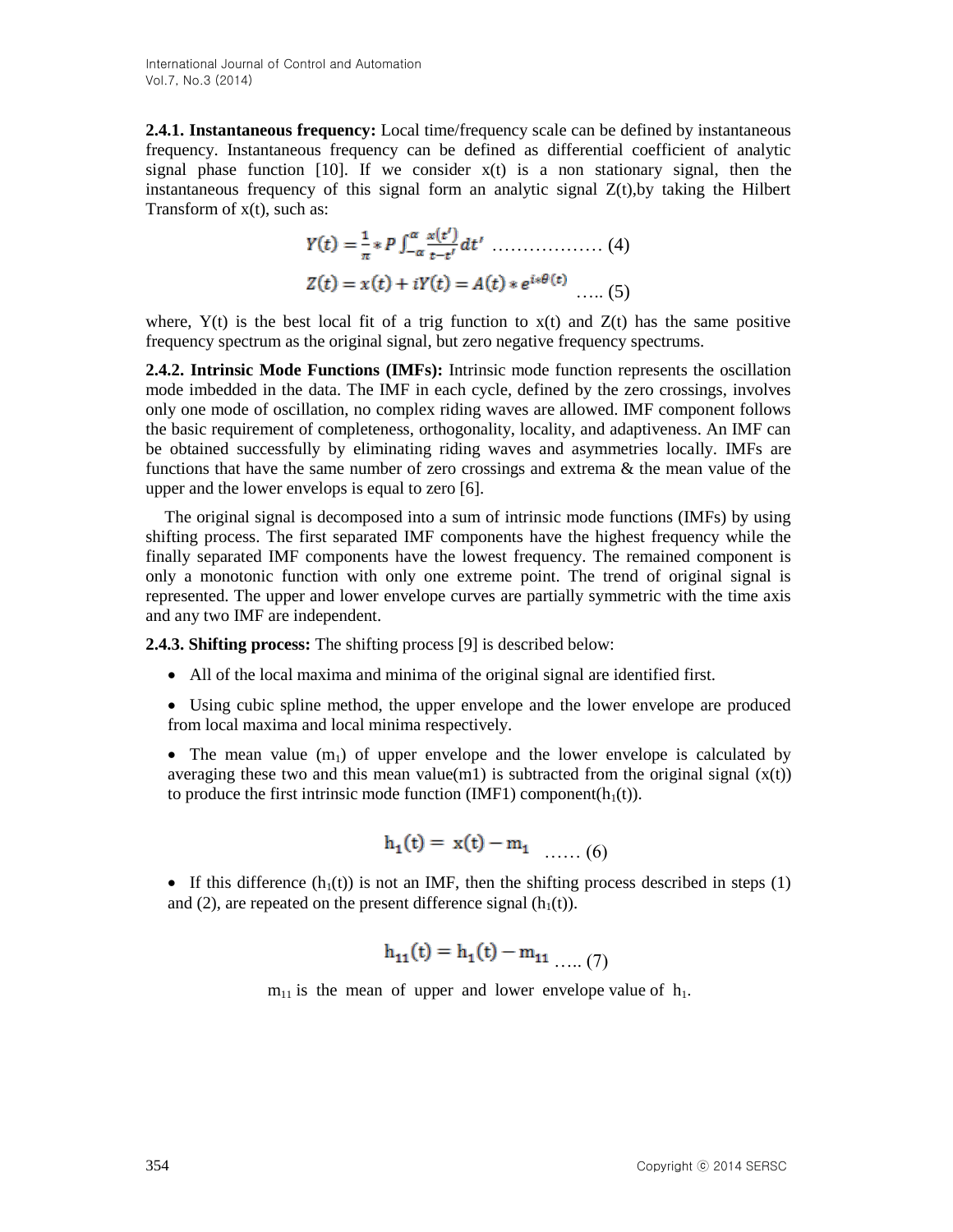If after  $k$  th. term  $h_{1k}$  becomes an IMF, *i.e.*,

$$
h_{1k}(t) = h_{1(k-1)}(t) - m_{1k} \dots (8)
$$

The first residual component  $(r_1)$  is obtained by subtracting the IMF1 component  $(c_1=h_{1k})$ from the original signal

$$
r_1(t) = x(t) - c_1(t) \tag{9}
$$

• Then the residual component  $t(r_1)$  is treated as a new data and subjected to the same process mentioned above to calculate the next IMF.

i.e., 
$$
r_2(t) = r_1(t) - c_2(t)
$$
 .... (10)  
 $r_N(t) = r_{(N-1)}(t) - c_N(t)$  .... (11)

- The steps are repeated until the final residual component becomes a monotonic function from which no more IMF can be extracted.
- $\bullet$  The EMD of the original signal can be obtained from the equation (9) and (11). And it can be written as

$$
\sum_{n=1}^{N} c_n(t) + r_N(t) = x(t) \dots (12)
$$

**2.4.4. Reconstruction of IMFs:** For the interference suppression of partial discharge signals, the information of partial discharge signals can be clear seen by the way of IMF reconstruction [12]. EMD method starts from the time scale features. It first separates the characteristic time scale in the signals from the smallest modal and then separates the bigger modal of characteristic.



**Figure 5. Reconstruction of IMF**

Noise signals mainly concentrated in the first few layers of IMF components so signals can be extracted from the details construction from the bottom to the top. Instead of simple partial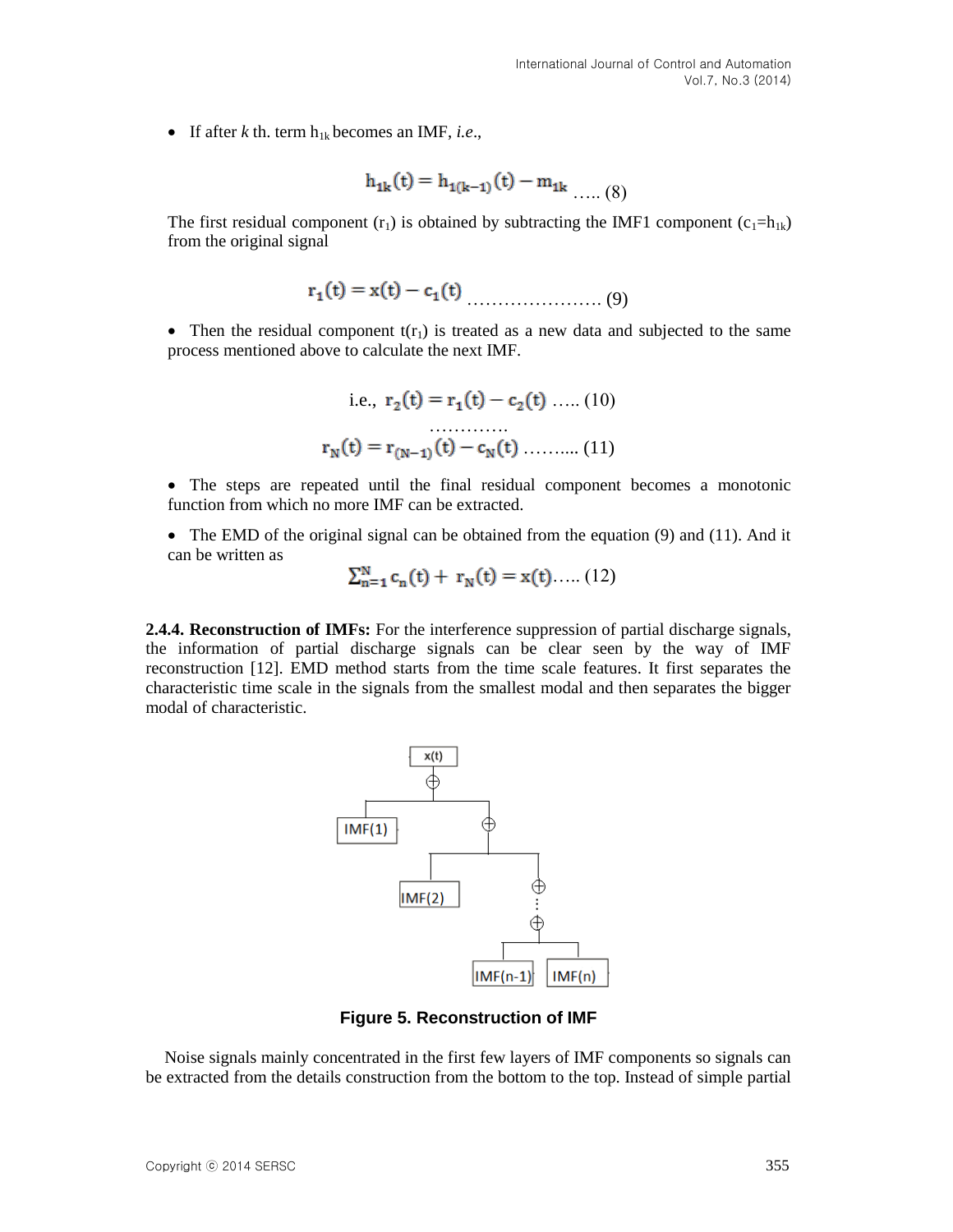summation of IMFs, different IMFs may be chosen and processed. The tree in the Figure 5 shows the way of reconstruction of the IMF. The analytic expression of  $x(t)$  can be obtained after extracting the instantaneous frequency of each IMF component (neglect the rN term).It can be written as

$$
X(t) = \sum_{i=1}^{n} a_i(t), e^{i \int \omega_j(t) dt} \dots (13)
$$

This is a generalization of the Fourier decomposition, allowing for time varying amplitudes and frequencies, thus simplifying the description of non-stationary data and the spectrum describes the joint distribution of the amplitude and frequency content of the signal as a function of time.

### **3. Observation**

In Figure 6, four techniques for filtration of a signal are shown. From the detailed study of these techniques the comparison between these four techniques can be shown in the following way:

A. FT vs. STFT: Fourier transform cannot be used for non-stationary signal (ECG signal is non-stationary) analysis. In case of STFT a window function is selected. A true timefrequency representation can be obtained from the STFT.

B. STFT vs. WT: Every spectral component is not resolved equally in the cases of STFT.A resolution problem is occurred. This problem is solved in WT technique by using the multiresolution approach.

C. WT vs. EMD: In case of using WT, a basic wavelet function (by matching this function with the morphology of the test signal) is selected for all data throughout the test signal. This non-adaptive approach is not suitable to handle the de-noising process for high frequency noises (such as power line interference in ECG signal).This can be improved by using the EMD method.

Compared with Fourier analysis based on Prior function basis and wavelet analysis, EMD does not need to preset primary function. It is a multi-scale time-frequency localization analysis method. The signal in time domain is decomposed by using EMD method into number of IMFs which contain information about the change of frequency of the original signal with time. So, this method overcomes the problem of losing information due to the domain change of the signal. This method is not based on the waveform matching principle. The decomposition effect is not affected by the basic wavelet function selection. This method is complete for a given data set [11]. Local properties of the oscillatory modes are emphasized in this method. It is a complete, orthogonal, local, and adaptive approach.



**Figure 6. Some techniques used to de-noise a signal**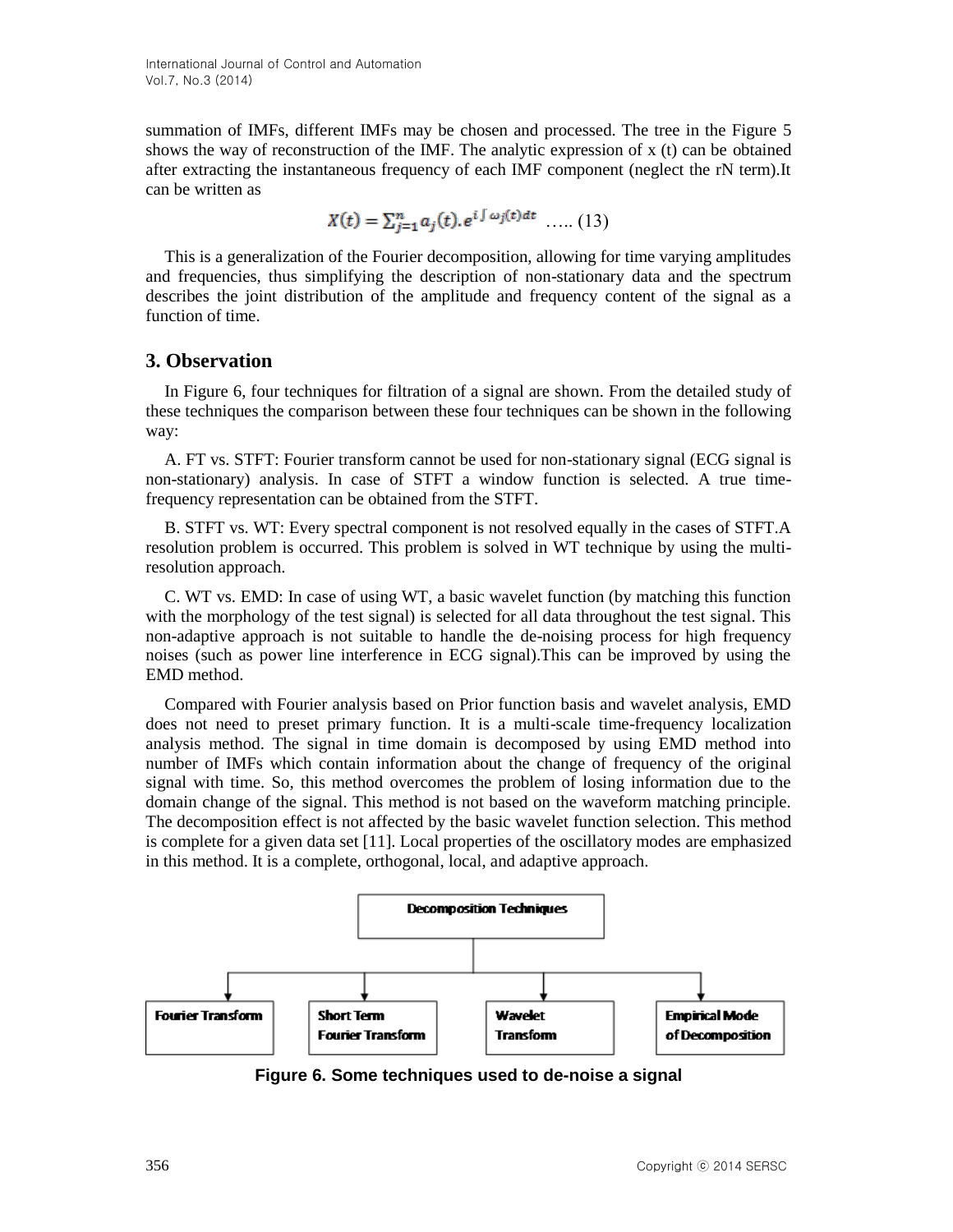### **4. Conclusion**

In this paper a comparative study between some filtration techniques has been done. As we are mainly interested about ECG signal which is a non-stationary signal, Fourier transform is not suitable for this type of signal. Wavelet Transform technique is very useful to analyze the signal, but as same basic wavelet is used for all data throughout the signal, some high frequency noise cannot be eliminated from the ECG signal by using the same. The nonadaptiveness of this transform method can be overcome by using an adaptive time-frequency data analysis method, called EMD, which also divides frequency according to the physical forms of the signals. From this detail study, it can be concluded that EMD method is superior to the other techniques discussed here to analyze the nonlinear and non-stationary signals.

### **5. Future scope**

Real and synthetic noise, baseline wonder in ECG signal can be eliminated from an ECG signal by this EMD method. As EMD technique is an adaptive approach, it may be useful to eliminate the high frequency noise from a nonlinear, non-stationary signal (*e.g.*, ECG signal). A detail study is required to use the EMD method to determine the difference between a fake signal synthesized to look like natural data and a natural signal of the same type.

### **References**

- [1] R. Niu, "Fourier Series and their Applications", **(2006)** May 12, http://dspace.mit.edu/bitstream/handle/1721.1/78574/18-100c-spring-2006/contents/projects/niu.pdf, (Last accessed on February 19, 2014).
- [2] M. Alam, M. I. Islam and M. R. Amin, "Performance Comparison of STFT, WT, LMS and RLS Adaptive Algorithms in Denoising of Speech Signal", IACSIT International Journal of Engineering and Technology, vol. 3, no. 3, **(2011)** June, pp. 235- 238.
- [3] R. Polikar, "The Engineer's ultimate guide to wavelet analysis", The Wavelet Tutorial, IOWA State University of Science and Technology, Part-1 to IV, **(1994- 2000)**, http://users.rowan.edu/~polikar/WAVELETS/WTtutorial.html (Last accessed on February18, 2014).
- [4] A. R. Alqawasmi and K. Daqrouq, "ECG Signal Enhancement using Wavelet Transform", WSEAS TRANSACTIONS on BIOLOGY and BIOMEDICINE, Issue 2, vol. 7, **(2010)** April, pp. 62-71.
- [5] M. Kania, M. Fereniec and R .Maniewski, "Wavelet Denoising for Multi-lead High Resolution ECG Signals", MEASUREMENT SCIENCE REVIEW, vol. 7, Section 2, no. 4, **(2007)**, pp. 30- 33, http://www.measurement.sk/2007/S2/Kania.pdf (Last accessed on February01, 2014).
- [6] Y. Kopsinis and S. McLaughlin, "Empirical mode decomposition based denoising techniques", 1st IAPR Workshop on Cognitive Information Processing - CIP, Santorini (Thera), Greece, **(2008)** June 09-10, pp. 42- 47.
- [7] N. ur Rehman and D. P. Mandic, "Filter Bank Property of Multivariate Empirical Mode Decomposition", IEEE TRANSACTIONS ON SIGNAL PROCESSING, vol. 59, no. 5, **(2011)** May, pp. 2421- 2426.
- [8] H. H. Hassan and J. W. Peirce, "Empirical Mode Decomposition (EMD) of potential field data: airborne gravity data as an example", CSEG Recorder, **(2008)** January, pp. 25- 30.
- [9] A. Chacko and S. Ari, "Denoising of ECG signals using Empirical Mode Decomposition based technique", IEEE- International Conference On Advances In Engineering, Science And Management (lCAESM - 2012), **(2012)** March 30-31, Nagapattinam, Tamil Nadu, India, pp. 6- 9.
- [10] J. Jinshui, L. Bin, C. Hao and S. Peiming, "Research on the Method of Features Extraction for Nonstationary Transient Signal Based on EMD Method", International Conference on Communication Software and Networks, Macau, China, **(2009)** February 27-28, pp. 637- 641.
- [11] K. Khaldi and A. O. Boudraa, "On signals compression by EMD", ELECTRONICS LETTERS, vol. 48, Issue 21, **(2012)** October 11, pp. 1329-1331.
- [12] Y. Pei, Y. Wu and D. Jia, "Research on PD Signals Denoising Based on EMD Method", PRZEGLĄD ELEKTROTECHNICZNY (Electrical Review), **(2012)**, pp. 137-140, http://pe.org.pl/articles/2012/1b/30.pdf (Last accessed on February15, 2014).